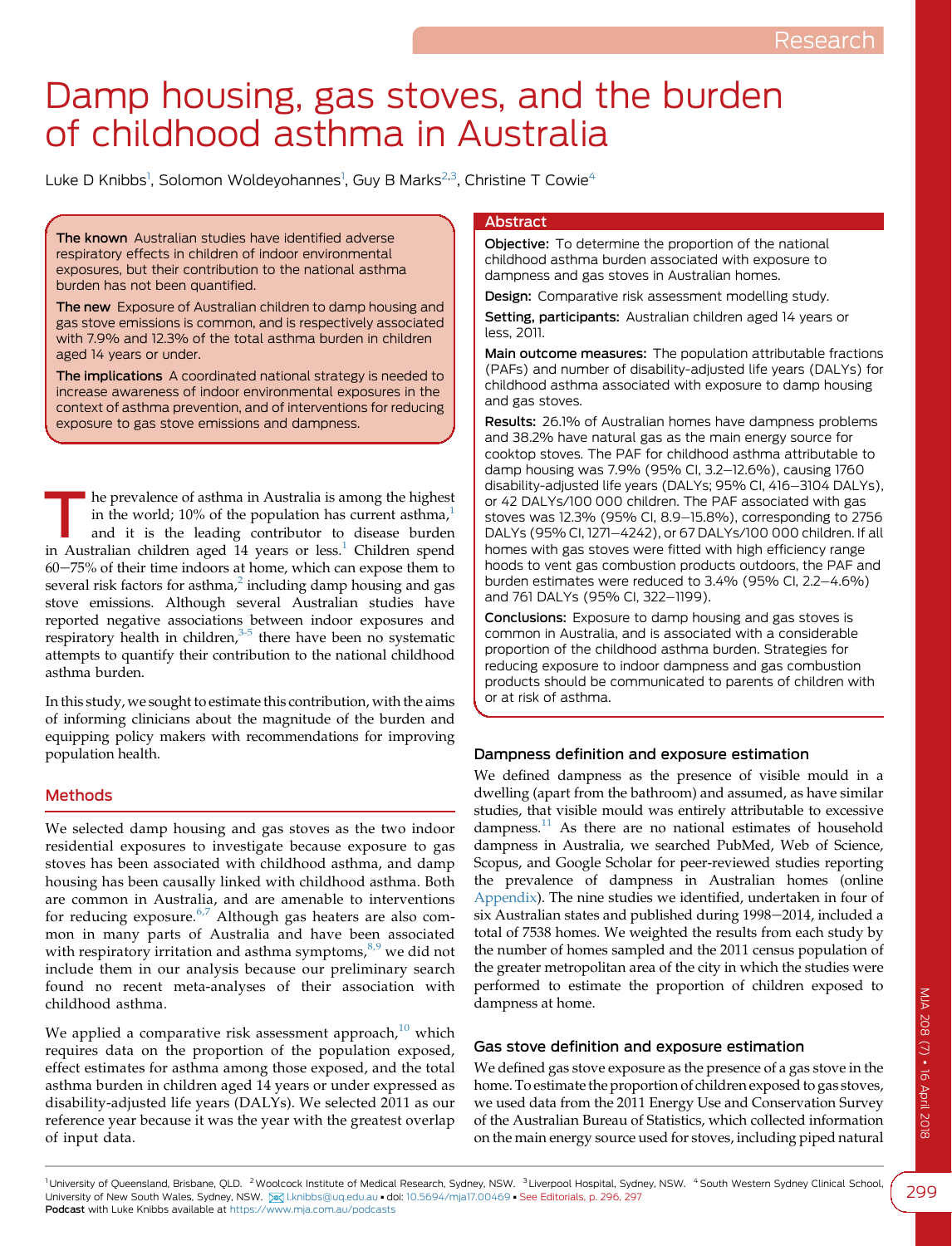# Research

gas (ie, mains gas). $12$  These data were employed because of the large sample size of the survey (12 841 households), its national coverage, and the well documented quality assurance information on sampling error.[12](#page-3-0) We focused on piped gas stoves as a proxy measure of exposure to gas combustion products because they are more common than piped gas ovens. We did not include homes using liquid petroleum gas cylinders for stovetop cooking (fewer than  $10\%$  of all homes<sup>12</sup>) because detailed data were not available. The Energy Use survey did not collect data on range hoods, which can reduce exposure to gas combustion products.We therefore performed an additional analysis that assessed their effect, based on data from a recent experimental study which found that about 75% of gas and particle emissions are captured by high flow range hoods. $<sup>1</sup>$ </sup>

# Effect estimates for dampness and gas stoves

We used pooled effect estimates from recent meta-analyses, rather than individual studies, to quantify associations between the exposures of interest and asthma to ensure the robustness and generalisability of associations. We searched PubMed for peerreviewed meta-analyses published in the past 5 years (ie, since 2011) of the association between household dampness or gas stoves and asthma in children (online [Appendix\)](https://www.mja.com.au/sites/default/files/issues/208_07/10.5694mja17.00469_Appendix.pdf). We sought metaanalyses that reported pooled effect estimates and confidence intervals from studies identified by a systematic search, assessed associations with prevalent or incident asthma, reported fixed and random effect estimates (odds ratios or relative risks) adjusted for confounders, and assessed publication bias. While we were interested in cross-sectional (effects on prevalent asthma) and longitudinal associations (effects on incident asthma), we favoured meta-analyses of incident asthma when available.

#### Asthma burden

The 2011 national census counted 4 144 024 children aged 14 years or under.<sup>[14](#page-3-0)</sup> Data from the 2010 Global Burden of Disease (GBD) study (obtained using the GBD results tool: [http://ghdx.](http://ghdx.healthdata.org/gbd-results-tool) [healthdata.org/gbd-results-tool](http://ghdx.healthdata.org/gbd-results-tool)) were used to estimate the burden of asthma in this age group in Australia, expressed as a point estimate of DALYs — the sum of years of life lost (YLLs) and years lived with disability (YLDs) because of asthma — with 95% uncertainty intervals, without discounting or weighting for age. The data sources and methods for quantifying the burden of asthma in Australia have been described in detail elsewhere.<sup>[15](#page-3-0)</sup> The GBD data were used because the study applied a well documented, systematic methodology that exhaustively identified input data.<sup>15</sup>

#### Estimating the contribution of dampness and gas stoves to childhood asthma

We estimated the population attributable fraction (PAF) and the asthma burden (DALYs) associated with each indoor risk factor. The PAF is the theoretical proportion of asthma burden that could be averted were the risk factor removed. Because estimating the PAF can introduce uncertainty at each step, particularly if point estimates are used, our approach was to incorporate all available data on the spread and precision of the variables used to calculate PAF and the burden for each risk factor. However, summary statistics rather than raw data for exposure, effect size, and disease burden variables were available for our analysis; we therefore used these descriptive statistics to generate normal distributions for each variable, from which we randomly drew 10 000 values. Our calculations began with a randomly selected value from the distribution of the proportion of children exposed, which was then combined with a randomly selected value from the distribution of the effect estimate to calculate an estimate of the PAF for each risk factor:  $10$ 

$$
PAF = \frac{p \times (RR - 1)}{p \times (RR - 1) + 1}
$$

where  $p =$  proportion of children exposed to the risk factor;  $RR$  = relative risk (or odds ratio) of asthma for children exposed to the risk factor.<sup>[16](#page-3-0)</sup> The PAF estimate was multiplied by a randomly selected value from the asthma burden distribution to calculate the estimated disease burden in DALYs:<sup>[10](#page-3-0)</sup>

$$
BoD_{INDOOR} = PAF \times BoD_{TOTAL}
$$

where  $BoD<sub>TOTAL</sub>$  = the total burden of asthma among children, and  $BoD_{\text{INDOOR}}$  = burden attributable to the risk factor. This calculation was repeated 10 000 times, generating PAF and disease burden distributions with 10 000 values each, from which we derived the mean values and 95% confidence intervals (CIs). We explored alternative distribution shapes and the sensitivity to the number of iterations before settling on these parameters. All analyses were conducted in R 3.2.2 (R Foundation for Statistical Computing).

#### Sensitivity analyses

We undertook additional analyses to assess the sensitivity of our PAF results to plausible changes in input parameters: the proportion of children exposed (including and excluding certain studies used to estimate dampness; assessing the effects of range hoods on gas stove exposure), effects (using different effect estimates reported by the meta-analyses), and changing the age range for childhood to include those aged 19 years or under when calculating asthma-associated DALYs.

#### Ethics approval

Our modelling study was based on exposure prevalence and effect estimates identified in literature searches and publicly available, aggregated estimates of national asthma burden. Further, national data were drawn from Australian Bureau of Statistics surveys collected under the Census and Statistics Act 1905 (Cwlth). Formal ethics approval for our investigation was therefore not required.

### Results

We estimated that the population-weighted prevalence of dampness in Australian homes is 26.1% (standard deviation, 9.4%), based on data in the identified studies for a total of 7538 dwellings (online [Appendix](https://www.mja.com.au/sites/default/files/issues/208_07/10.5694mja17.00469_Appendix.pdf)). There was substantial variation between states in the proportions of households using natural gas for stovetop cooking, ranging from 2% in Tasmania to 56% inWestern Australia and 67% in Victoria.<sup>[12](#page-3-0)</sup> Overall, 38.2% of Australian households used piped natural gas for stovetop cooking. $^{12}$ 

Three meta-analyses that examined the association between exposure to dampness and asthma met our inclusion criteria.<sup>[7,17,18](#page-3-0)</sup> We selected the analysis by Quansah and colleagues<sup>[7](#page-3-0)</sup> for our study because it was the most recent (2012), included studies from a wide geographic range of locations, and focused on new asthma diagnoses in cohort and incident case-control studies. The single eligible meta-analysis that examined gas stove exposure and asthma<sup>[6](#page-3-0)</sup> was based primarily on cross-sectional studies and crosssectional analyses within cohort studies (38 of 41 included studies).

We estimated that the PAF for childhood asthma associated with damp housing was 7.9% (95% CI, 3.2-12.6%; [Box,](#page-2-0) A), causing 1760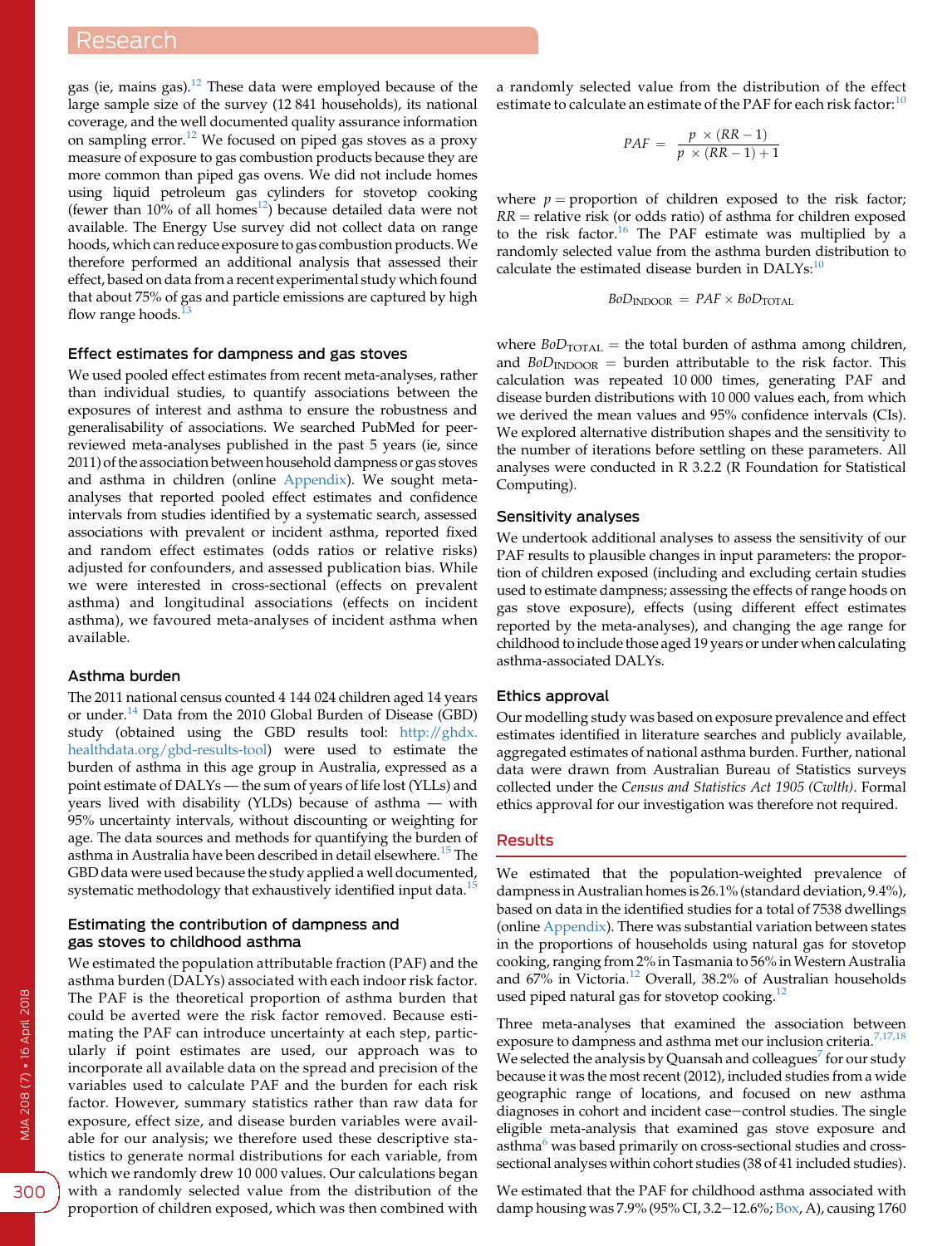<span id="page-2-0"></span>

DALYs (95% CI, 416-3104 DALYs; Box, B), or 42 DALYs per 100 000 children aged 14 years or younger. The results were robust to changing values of the input parameters (online [Appendix,](https://www.mja.com.au/sites/default/files/issues/208_07/10.5694mja17.00469_Appendix.pdf) table 1).

Our PAF estimate for childhood asthma associated with gas stoves was 12.3% (95% CI, 8.9–15.8%; Box, C), corresponding to 2756 DALYs (95% CI, 1271–4242; Box, D), or 67 DALYs per 100 000 children aged 14 years or less. These estimates did not change markedly when then input parameters changed (online [Appendix](https://www.mja.com.au/sites/default/files/issues/208_07/10.5694mja17.00469_Appendix.pdf), table 2). Our most conservative scenario for the effects of range hoods assumed that all gas stoves were vented outdoors with 75% efficiency (ie, reduced exposure to combustion products by 75%). Our PAF and burden estimates for exposure to gas stoves in this scenario were  $3.4\%$  (95% CI, 2.2-4.6%) and 761 DALYs (95% CI, 322-1199).

#### **Discussion**

We estimated that damp housing and gas stoves respectively account for 7.9% and 12.3% of the childhood asthma burden in Australia. Although the risks at the level of the individual are relatively small, the proportion of the population exposed is relatively large, so that the contribution to the population asthma burden is considerable.

Exposure of Australian children aged 15 years or younger to indoor second-hand smoke declined from  $31.3\%$  in [19](#page-3-0)95 to 3.7% in 2013.<sup>19</sup> This improvement is impressive, but our results suggest that the respiratory health of children is still affected by common but less easily recognised indoor risk factors. Dampness in housing promotes the proliferation of fungi, bacteria and dust mites, and their metabolites and spores have inflammatory, cytotoxic, and immunosuppressive effects. $20,21$  Gas combustion causes the emission of nitrogen dioxide, formaldehyde, nitrous acid, and ultrafine particles (under 100 nm diameter), and is associated with airway inflammation. $22$ 

We estimated that 26.1% of Australian homes have dampness problems, consistent with findings by studies in the United States, Canada and Europe, where at least 20% of homes had indications of dampness.[20](#page-3-0) Eliminating dampness in dwellings would avert almost 8% of the childhood asthma burden, but the extent to which this is practicable is unclear. Indoor dampness occurs when moisturesensitive materials, such as plasterboard, are not adequately protected from water, or indoor humidity is excessive. $20,21$  Parts of most homes are transiently damp, but problems arise when dampness is persistent and supports continuous microbial growth in and near living areas. Controlling dampness requires a multifaceted approach that includes minimising the exposure of interior walls to water and nutrients, as well as using mould-resistant building products and installing vapour barriers in new buildings.<sup>[20,21](#page-3-0)</sup> Dampness in existing building stock is more challenging, but all homes can benefit from increasing natural ventilation (eg, open windows), avoiding drying laundry in living areas, and using dehumidifiers. $^{21}$  $^{21}$  $^{21}$  Heavily contaminated dwellings may require professional remediation and repair.<sup>[20](#page-3-0)</sup>

The prevalence of gas cooking in Australia was relatively low compared with that of many western European countries (mean,  $63\%$ <sup>23</sup> While our results suggest that 12.3% of the childhood asthma burden could be averted were gas replaced by a different energy source for cooking, this assumes that the new energy source would not produce indoor emissions; this is unlikely, as cooking itself can be a major source of emissions.<sup>[13](#page-3-0)</sup> More important is our finding that the burden of asthma associated with gas stoves could be reduced from 12.3% to 3.4% were all homes with gas stoves fitted with high efficiency range hoods that vented outdoors. Particles and gases can be captured with greater than 75% efficiency by such hoods, while lower flow rates and recirculating range hoods offer less protection.[13](#page-3-0) Range hoods also remove cooking-related water vapour, reducing indoor dampness. However, 44% of people in Melbourne with range hoods reported that they did not use them regularly, $24$  indicating that their potential health benefits should be communicated to the Australian public. We acknowledge that fitting all homes with range hoods would be impractical, but improving natural ventilation in all homes should be recommended to reduce exposure to gas combustion products.

Public education with the aim of reducing the burden of asthma should include information about how indoor exposures can affect health and how to recognise problem areas, as well as offering a range of suggestions for reducing exposure, from the